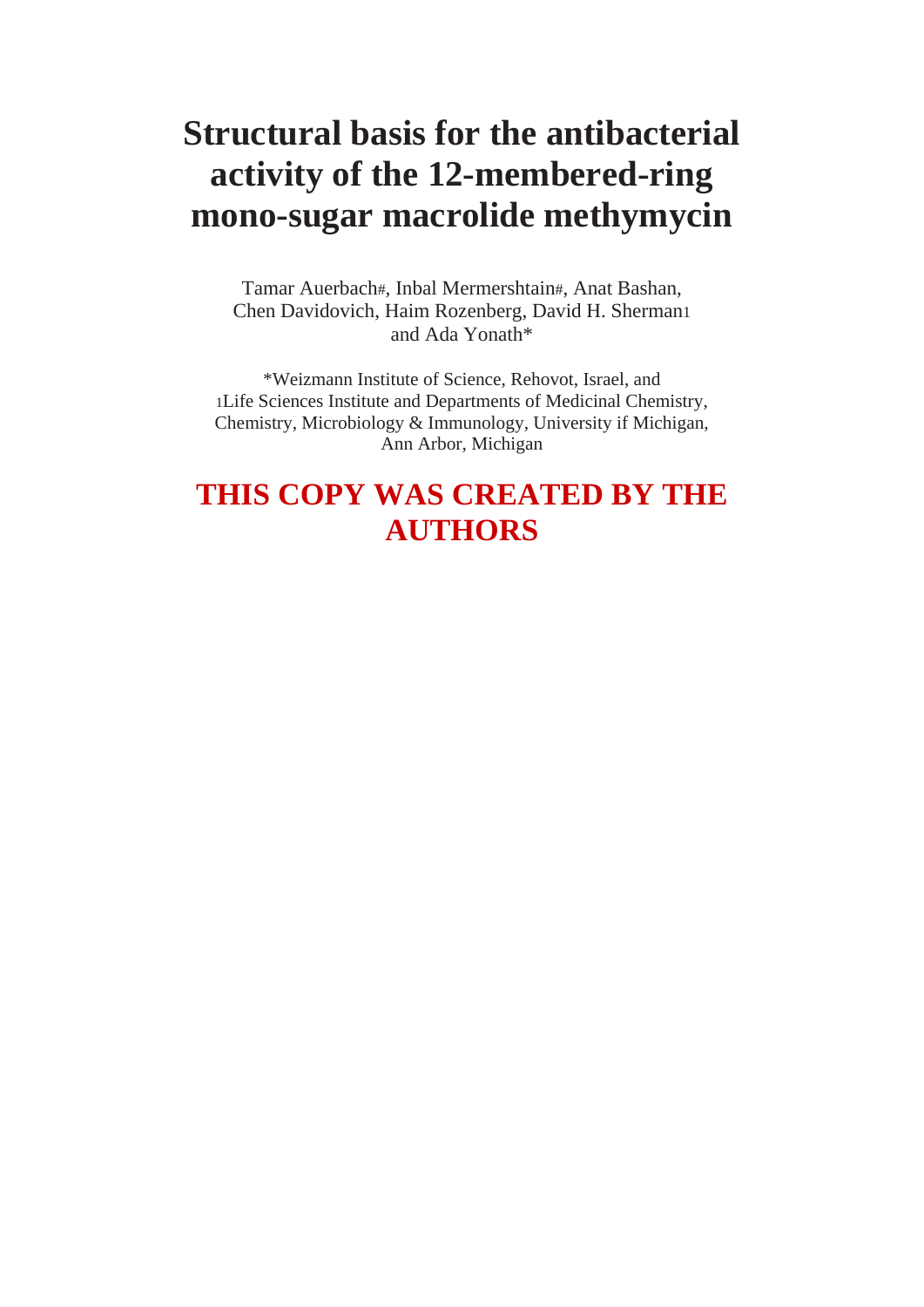### **PRACE PRZEGLADOWE**



# **Structural basis for the antibacterial activity of the 12-membered-ring mono-sugar macrolide methymycin**

Tamar Auerbach<sup>#</sup>, Inbal Mermershtain<sup>#</sup>, Anat Bashan, Chen Davidovich, Haim Rozenberg, David H. Sherman<sup>1</sup> and Ada Yonath\*

\*Weizmann Institute of Science, Rehovot, Israel, and <sup>1</sup>Life Sciences Institute and Departments of Medicinal Chemistry, Chemistry, Microbiology & Immunology, University if Michigan, Ann Arbor, Michigan

## **Structural basis for the antibacterial activity of the 12-membered-ring mono-sugar macrolide methymycin**

S u m m a r y

The crystal structure of the complex of the large ribosomal subunit of the pathogen model *Deinococcus radiodurans* with the macrolide antibiotic methymycin, bearing a 12 membered macrolactone ring macrolide that contains a single amino sugar, shows that methymycin binds to the peptidyl transferase center (PTC) rather than to the high affinity macrolide binding pocket at the upper end of the ribosomal exit tunnel. This unexpected binding mode result in fairly efficient blockage of the 3'end of the A-site tRNA location, thus indicating the superiority of spatial-functional considerations over the formation of the typical high affinity macrolide interactions that due to the small size of methymycin could have led to incomplete blockage of the exit tunnel. Its binding involves rearrangements of several PTC nucleotides, some of which shown previously to be flexible. Comparisons between the binding modes of methymycin and other antibiotics are presented and discussed.

#### **Key words:**

methymycin, antibiotics, macrolides, ribosomes, X-ray crystallography, peptidyl transferase center.

#### **Adress for correspondence**

Ada Yonath, Life Sciences Institute and Departments of Medicinal Chemistry, Chemistry, Microbiology & Immunology, University of Michigan, Ann Arbor, Michigan 48109; e-mail: ada.yonath@weizmann.ac.il

#### biotechnologia

1 (84) 00–00 2009 # Equal contribution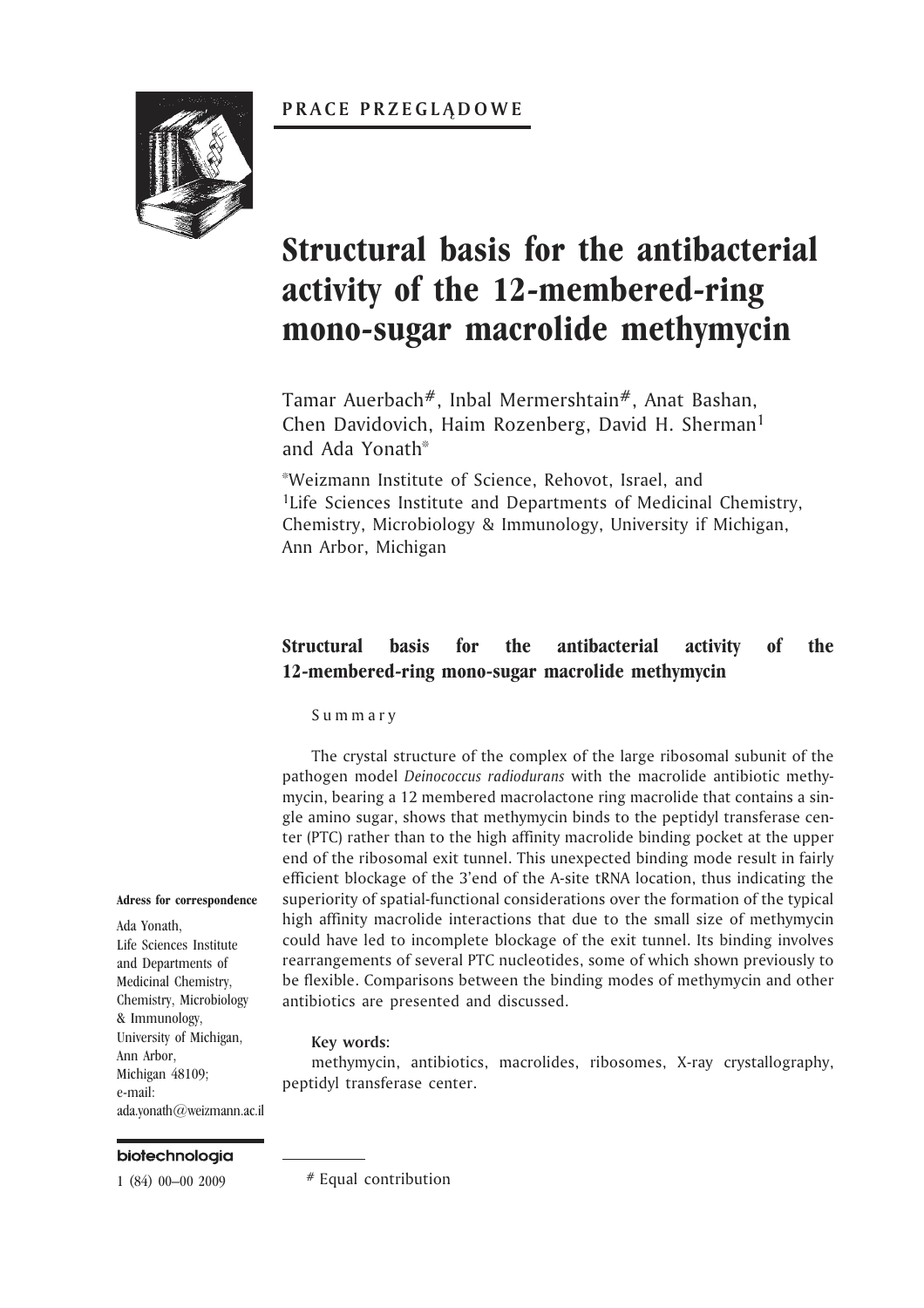# **1. Introduction**

Protein biosynthesis is a fundamental process in living cells. Among the many cellular components participating in it, the ribosome plays a key role, since it is the universal cellular organelle that acts as a nano-machine translating the genetic code into proteins. Ribosomes are composed of two riboprotein subunits of unequal size that associate upon initiation of the translation process and dissociate at its termination. Protein biosynthesis is performed cooperatively by both subunits. The small ribosomal subunit facilitates the initiation of the process and is involved in selecting the frame to be translated, decoding the genetic message, and controlling the fidelity of codon-anticodon interactions. The large ribosomal subunit forms the peptide bond, ensures smooth amino acid polymerization, and channels the nascent proteins through their exit tunnel. Genetic information is presented to the ribosome by messenger RNA (mRNA) and aminoacylated transfer RNA (tRNA) molecules deliver the amino acids. The ribosome possesses three tRNA binding sites. The A-site hosts the aminoacylated-tRNA, the P-site hosts the peptidyl tRNA, and the E-site designates the location of the exiting free tRNA once a peptide bond has been formed. The anticodon loops of the tRNAs are bound to the mRNA on the small subunit, and the 3'ends of the A- and P- tRNAs are located within the peptidyl transferase center (PTC), where the peptide bonds are being formed. The elongation is associated with  $A \rightarrow P \rightarrow E$  translocation by one codon of the mRNA together with the tRNA molecules bound to it. In each step of the elongation event the mRNA advances and a new peptide bond is formed between the amino acid bound to the A-site tRNA and the growing peptidyl bound to the P-site tRNA.

Antibiotics that target the ribosome perturb variant aspect of ribosome function. High resolution crystal structures of representatives of most of the families of structurally diverse ribosomal antibiotics complexed with ribosomal particles from eubacteria suitable to serve as pathogen models were recently determined. These structures showed that these antibiotics target ribosomes at distinct locations within functionally relevant sites and exert their inhibitory action utilizing diverse modes, thus elucidating basic concepts in antibiotic-binding modes at the molecular level (1,2) and providing tools to assess previous findings while developing ideas for novel antibiotic compounds. Particularly, individual ribosomal antibiotics compete with substrate binding, interfere with ribosomal dynamics, minimize ribosomal mobility, facilitate miscoding, hamper the progression of mRNA, block the nascent proteins exit tunnel, and prevent peptide bond formation.

Within the large ribosomal subunit the PTC is targeted by several antibiotics of diverse chemical nature, such as chloramphenicol, clindamycin, linezolid, lankaci- $\sin$ , the pleuromutilins and the streptogramins<sub>A</sub>. The macrolides, ketolides, azalides and streptogramins $_B$ , however, bind to a distinct pocket at the upper side of the protein exit tunnel and arrest progression of the nascent proteins. All members of this group display distinctive activity against bacteria (primarily Gram-positive) and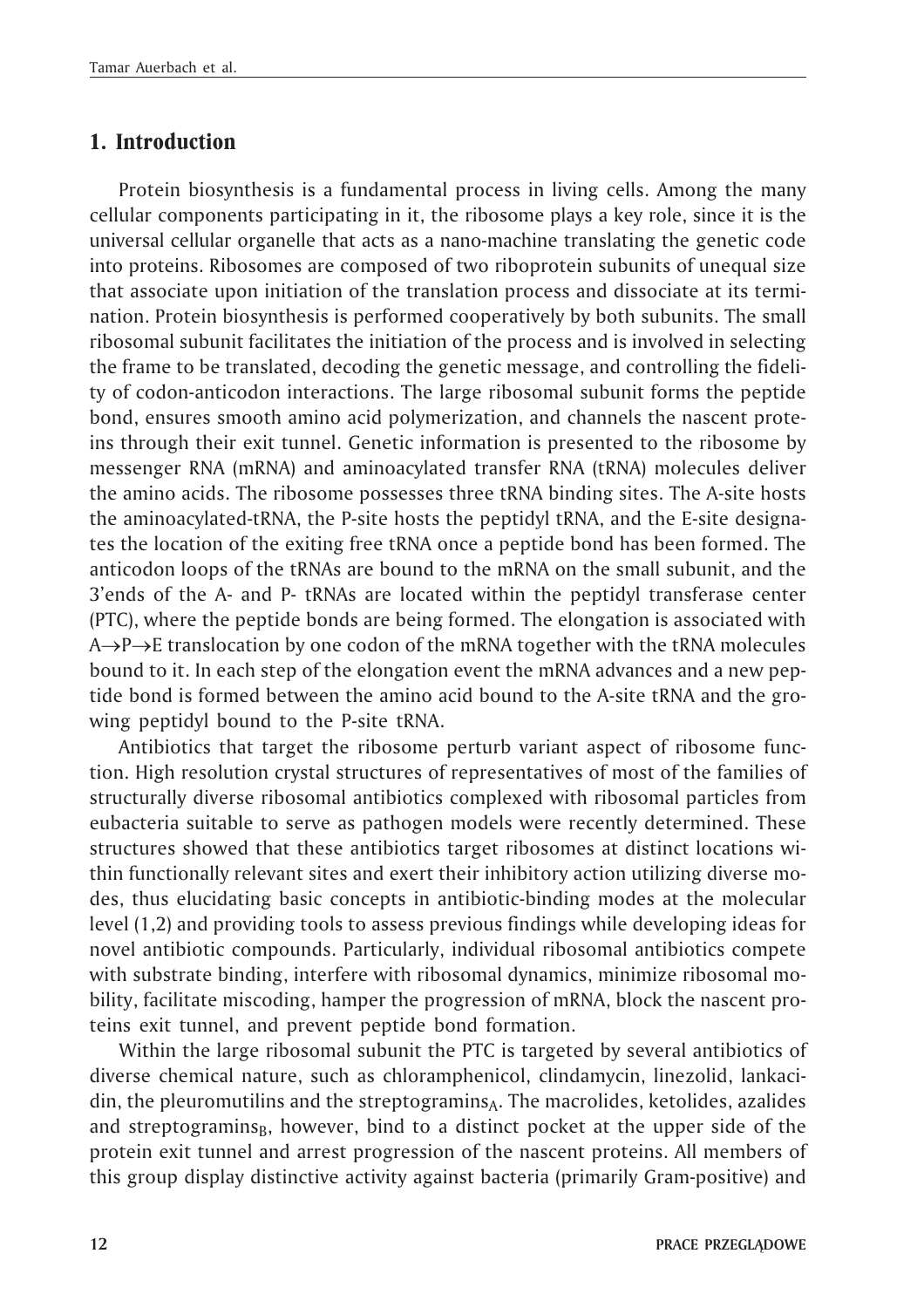

Fig. 1. The chemical formula of methymycin.

mycoplasma. Common to all macrolides and their structural analogs are two indispensable chemical components: a substituted macrolactone (polyketide) ring, to which at least one sugar moiety (typically possessing an amino group) is covalently linked. Among the members of this group methymycin bears the smallest macrolactone ring (Fig. 1), and thus we were motivated to assess its ribosomal binding characteristics as a basis for its biological activity.

Methymycin,  $(C_{25}H_{43}NO_7)$  molecular weight of 469.6 (3), is the smallest known macrolide that includes a 12 membered ring macrolactone as opposed to the commonly used macrolides (e. g. erythromycin, tylosin) that are comprised of 14- or 16-membered macrolactone rings. In addition, methymycin contains only one sugar moiety, instead of two or more sugars that are typical of many macrolides. The 12 membered ring aglycone of methymycin (10-deoxymethynolide) is the product of the *pik* PKS gene cluster from *Streptomyces venezuelae*, which represents a well characterized natural product system (4). Thorough investigation of the genetic and biochemical nature of this system (e.g. 5,6) led to advanced understanding of polyketide biosynthesis, which, in turn, stimulated the design of recombinant PKS genes, capable of efficient production of diverse compounds with various macrolactone rings and sugar systems (7,8). This attractive technology is based on the transfer of biosynthetic genes from the original producers to a robust heterologous host for use in construction of combinatorial biosynthetic systems (9-11). This methodology has been further developed by the replacement of the widely used relatively slow *Streptomyces coelicolor* (12) and *Streptomyces lividans* (13), by another member of the same family, namely *Streptomyces venezuelae* (14-16) that involves a shorter culture period for the production of large quantities of metabolites (17-20).

In contrast to the typical 14-membered macrolactone ring macrolides (e.g. erythromycin, clarithromycin, and roxithromycin) and their derivatives with 15 (azi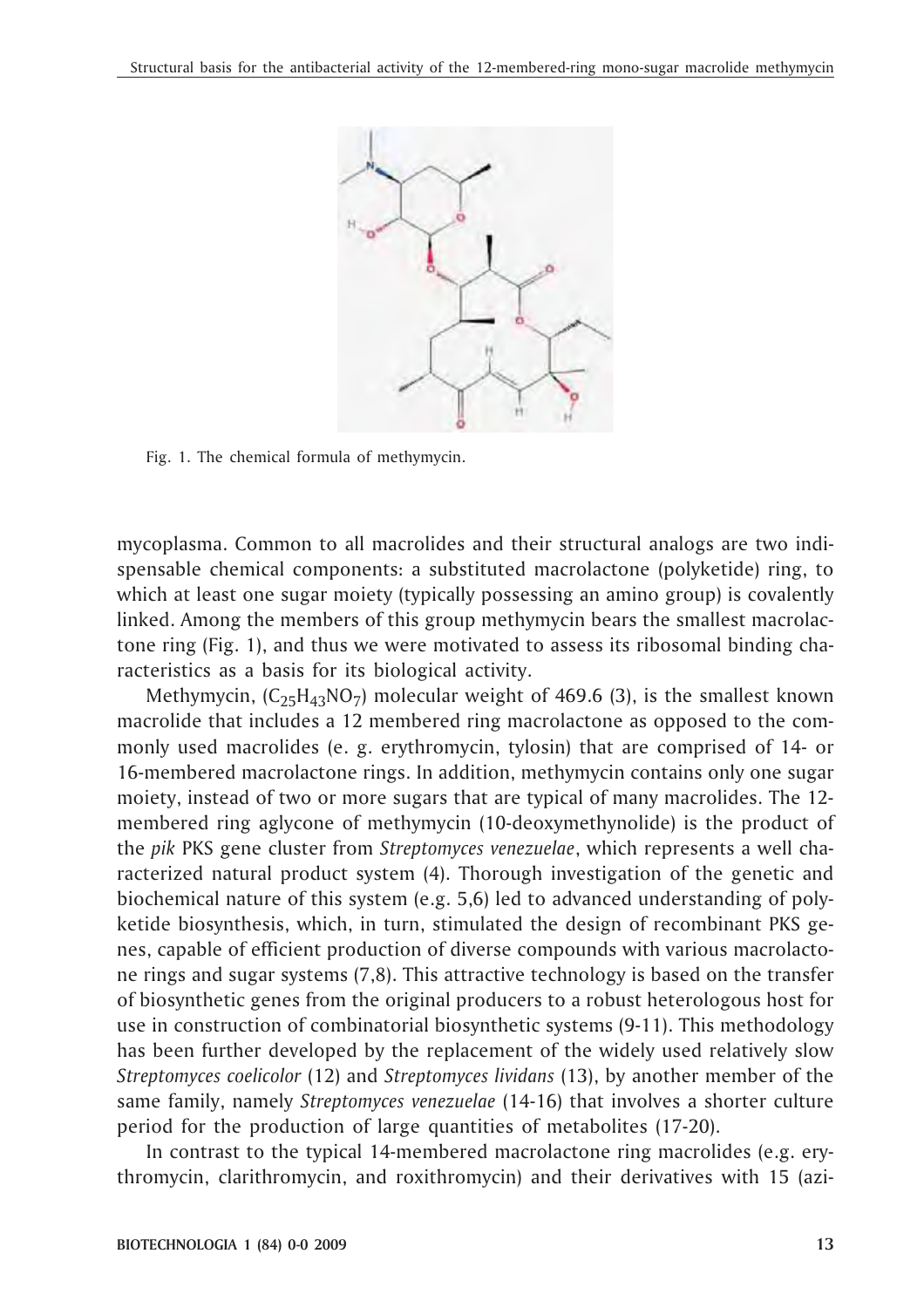thromycin) or 16 (e.g. tylosin) membered ring, methymycin possesses a ring with 12 members only. Additionally, all of the above mentioned macrolides possess at least two sugar moieties, whereas only a single sugar, namely the aminosugar desosamine, is bound to the methymycin macrolactone. Despite these substantial chemical differences, methymycin displays antibiotic activity against Gram-positive bacteria, similar to typical and larger macrolide antibiotics.

Interestingly, methymycin resistance mechanisms appear to differ from the typical mechanisms that acquire macrolide resistance by modifications of the 23S rRNA nucleotide at position 2058: the mutation A2058G (21) and *erm*-encoded methylation that transforms the 2058 adenine into <sup>6</sup>*N*, <sup>6</sup>*N*-dimethyladenine (22). Four types of responses to macrolides binding were identified regarding *erm* gene induction of antibiotic resistance: full induction by 14-membered-ring macrolides (e.g. erythromycin); selective induction by 16-membered-ring macrolides (e.g. tylosin); selective induction by the 14-membered-ring macrolide megalomicin; no induction by the 12-membered-ring macrolide methymycin. Consequently, assuming that all macrolides bind to the same binding pocket at the protein exit tunnel, the efficiency of the induction of *erm* methyltransferases gene expression was correlated with the macrolide size (23).

To shed light on the binding of methymycin to the ribosome, identify its key interactions, and address the lack of correlation between its binding and induction of *erm* gene expression, we determined the high-resolution X-ray structure of the complex of the large (50S) ribosomal subunit of the eubacterium *Deinococcus radiodurans* complexed with clinically relevant concentration of methymycin. Here we report the molecular details of methymycin interactions with the large ribosomal subunit and discuss the unexpected results of these studies, which suggest that despite the availability of a high affinity pocket, steric considerations and their consequent increase in inhibition efficiency dominate the mode of methymycin binding.

# **2. Methods**

Soaking crystals and X-ray diffraction data collection: Crystals were grown as in (24) and soaked in solutions containing 0.025mM of methymycin for 8 hours at 20° C, transferred into cryo-buffer and shock-frozen in liquid nitrogen. Data were collected from shock-frozen crystals with synchrotron radiation beam at ID23-1/2, ESRF.

Data Processing: Data processing and scaling was performed using the HKL2000 package (25). Crystals of D50S belong to the space group I222 and contain one particle per asymmetric unit. The native structure of D50S was refined against the structure factor amplitudes of the antibiotic complex using rigid body refinement as implemented in CNS (26). For free R-factor calculation, random 5% of the data were omitted during refinement. The antibiotic site was readily determined from sigma weighted difference maps. To obtain an unbiased electron density map, the 23S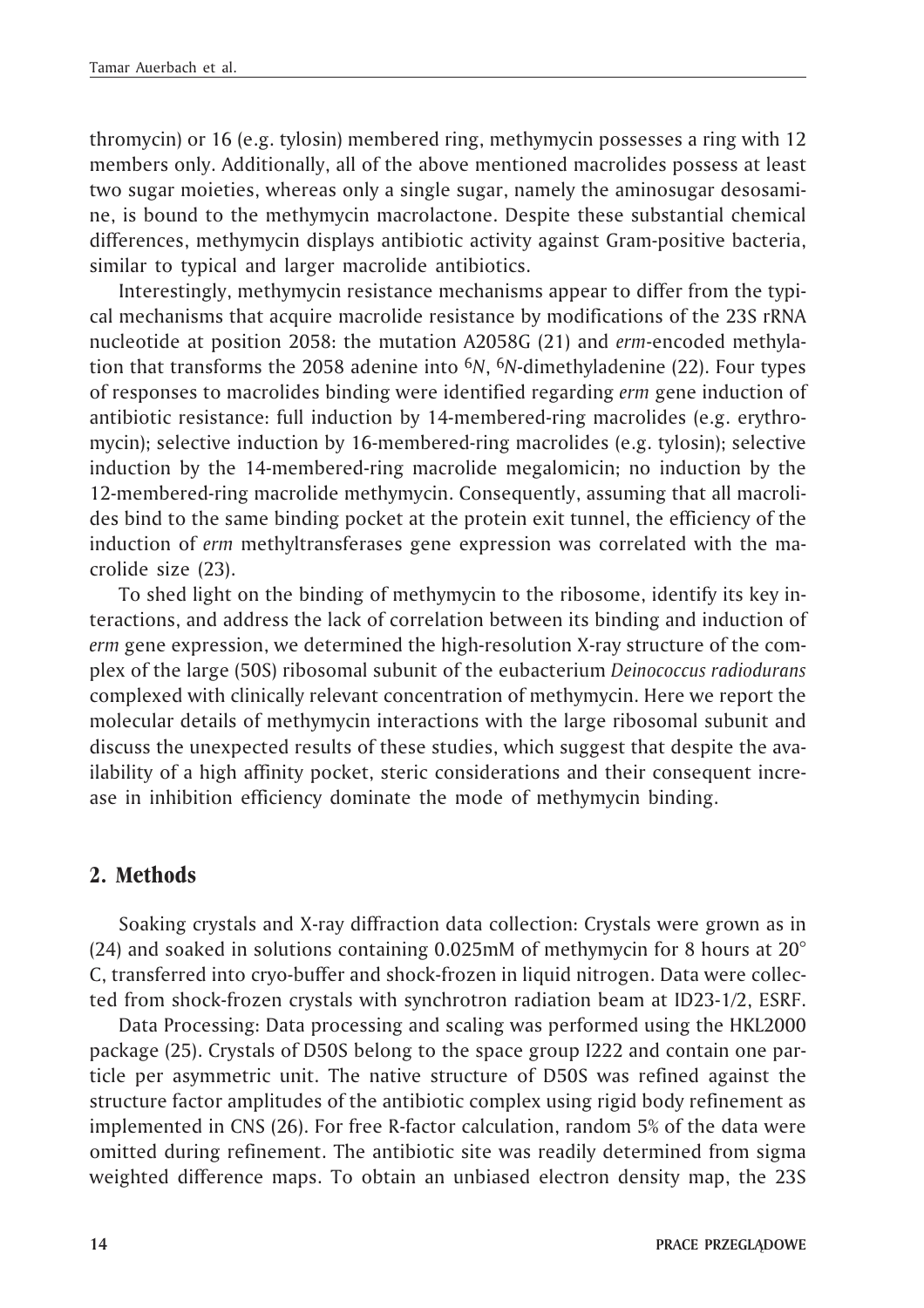rRNA environment of the binding site has been omitted from the calculations. To enhance the details, the difference maps were subjected to density modification using the CCP4 package suite (27). The resulting electron differences map revealed unambiguously the position and orientation of the antibiotic. Methymycin initial structure was generated with the program ChemDraw and was fitted manually into the electron density map. Finally the complete structure was subjected to energy minimization with CNS. The ribosome-antibiotic interactions were determined with LigPlot  $(28)$  and LPC  $(29)$ .

## **3. Results and Discussion**

The crystal structure, determined at 3.7Å resolution (Tab. and Fig. 2) enabled methymycin localization in the large ribosomal subunit, and illuminated the structural basis for its inhibitory action. Common to all macrolides and all PTC antibiotics, methymycin interacts solely with rRNA. However, in contrast to the 14-16 membered ring macrolides (21,30-32), their advanced derivatives, azalides and ketolides  $(33,34)$  and the streptograming component of the synergetic drug, synercid (35), which bind to the high affinity pocket located at the upper side of the tunnel, methymycin binds to the PTC, although it possesses both moieties known to facilitate macrolides binding to their typical pocket.

**T a b l e**

| <b>Crystal Parameters</b>                            |                                   |
|------------------------------------------------------|-----------------------------------|
| Space group                                          | I222                              |
| Cell Dimensions (A)                                  | $172.5 \times 415.7 \times 701.7$ |
| Resolution (A)                                       | $40-3.7$ $(3.88-3.73)$            |
| No. of unique reflections                            | 241,239 (22,816)                  |
| Completeness (%)                                     | 96.0(95.0)                        |
| $Rsym(\%)$                                           | 16.7(78.7)                        |
| No. of crystals merged                               | 3                                 |
| $I/\sigma(I)$                                        | 6.4(1.6)                          |
| Redundancy                                           | 5.6(5.4)                          |
| Refinment Statistics:                                |                                   |
| $R/R$ free $(\%)$                                    | 28.4/35.1                         |
| Rms deviation from ideal Bond length ( $\tilde{A}$ ) | 0.09                              |
| Rms deviation from ideal Bond angles                 | 1.47                              |

#### **Crystallographic and refinement data**

Values for the highest resolution bin are shown in brackets.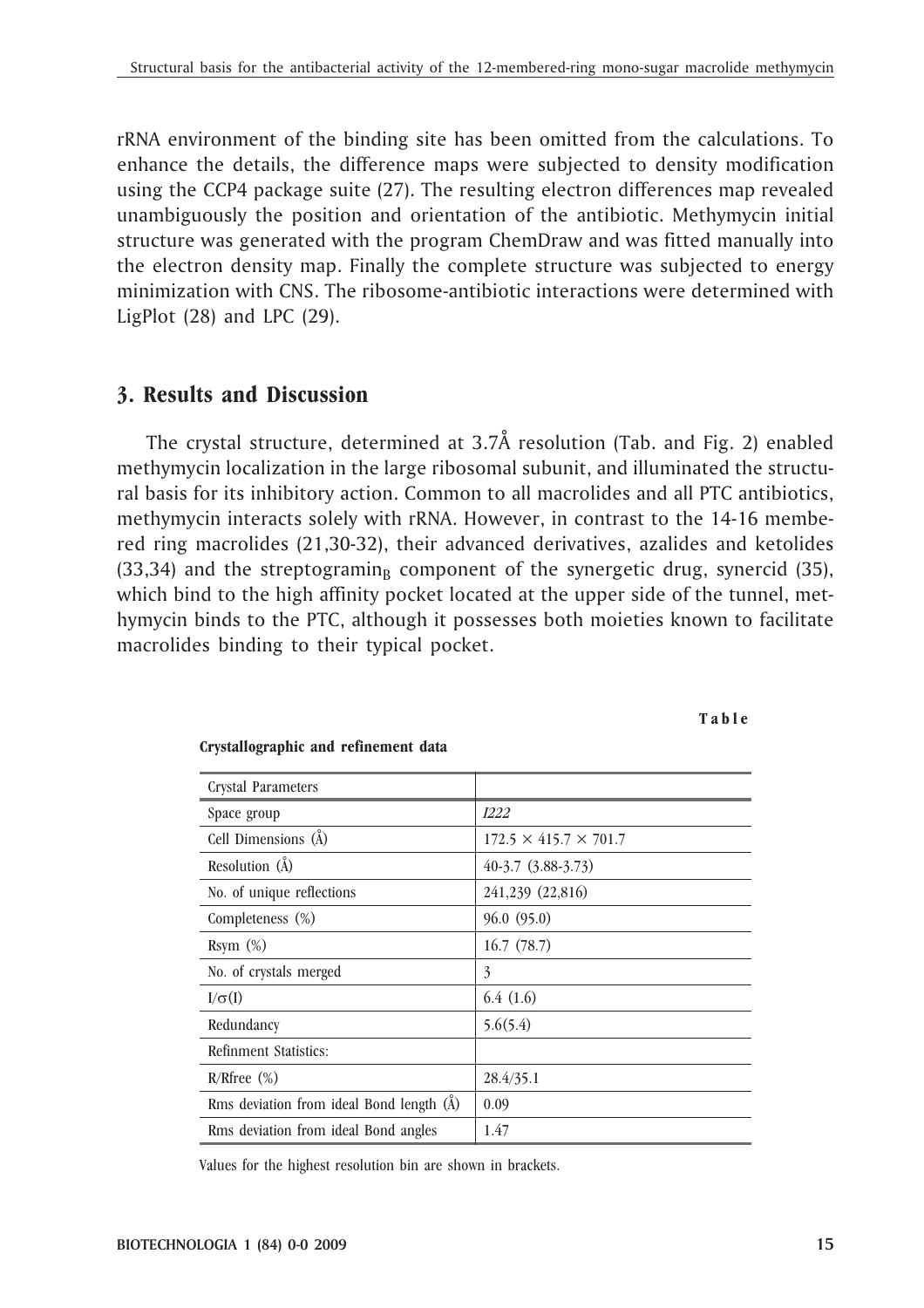

Fig. 2. **Top:**  $F_0 - F_c$  sigma weighted electron density map, contoured at 1 sigma level. **Bottom:** the interactions of methymycin with the ribosome, as determined by LigPlot.

The unique mode of methymycin binding can be rationalized by its consequent efficiency in ribosome inhibition, compared to the expected limited blockage if methymycin was bound to the typical macrolide binding pocket. The attachment of this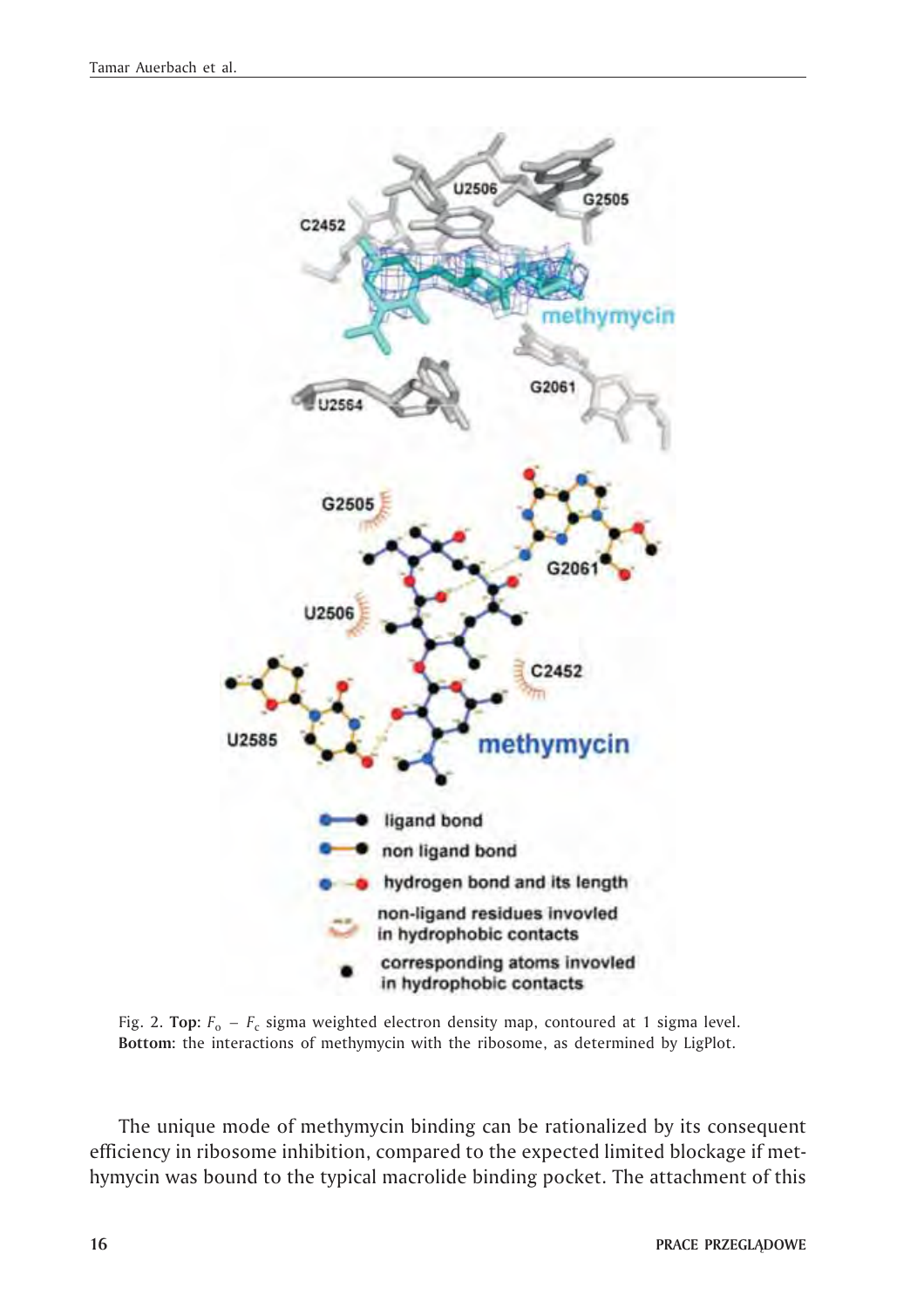unusually small macrolide to the rather crowded PTC instead of to the larger free space of the exit tunnel should be more useful for inhibition of protein biosynthesis. The preference of functional productivity indicates the superiority of spatial and inhibitory considerations over the formation of high affinity interactions at the macrolides binding pocket.

Recent studies of natural and unnatural macrolide antibiotics against a variety of bacterial targets (S. Li, and D. H. Sherman, to be published) showed that methymycin possesses significant inhibitory power, with MIC (minimum inhibitory concentration) of 8 mg/ml against *D. radiodurans*. These studies verified the crystal structure (Fig. 2) that revealed that methymycin interacts with PTC nucleotides via a network of hydrogen bonds and hydrophobic contacts involving the macrolactone ring and the desosamine moiety, in accord with findings showing that without the sugar component methymycin is biologically inactive (36). Specifically, two hydrogen bonds could be clearly identified: one between OH6 of the sugar moiety of methymycin and O4 of U2585 (*E. coli* nomenclature throughout) and the second between O2 of methymycin and N2 of G2061. Nucleotides involved in hydrophobic contacts include C2452, G2061, G2505, U2506 and U2585.

Comparison of the location of methymycin in the PTC against positions observed for other PTC antibiotics bound to the large ribosomal subunit of the same eubacterium, *D. radiodurans*, namely chloramphenicol, clindamycin (30), the streptogramin<sub>A</sub> component of synercid (24) and the pleuromutilins (37), showed various levels of overlap, and indicated that the main inhibitory function of methymycin is interfering with accommodation of the A-site tRNA, as its binding site overlaps the position of the 3' end of the A-site tRNA (38) (Fig. 3).

Similar to most of the PTC antibiotics, particularly the pleuromutilins (37), and also chloramphenicol (30) and streptogramin<sub>A</sub> (35), methymycin binding induces substantial rearrangement of the ribosomal nucleotides residing in its vicinity (Fig. 4). Some of these motions propagate towards more remote locations, such as nucleotides residing in the second or third shells around the bound drug. Specifically, the following nucleotides moved away from their positions in the native D50S upon methymycin binding: U2585, U2506, C2452, U2504 and G2505. As a consequence, two flexible nucleotides of the internal PTC shell stack to two second shell nucleotides: G2505 to G2576 and A2503 to A2059. Interestingly, A2453 of the second shell moved away, in the opposite direction, as a consequence of the rearrangement of C2452. Similar motions, in the opposite direction, were observed also for U2584, G2447 and A2602 that undergoes a 45° rotation.

A2602 is located 10 Å away from methymycin binding site. It is one of the most flexible nucleotides in and around the PTC (reviewed in (39). Its outstanding flexibility is demonstrated by its ability to swing by up to 180°upon binding substrates, factors, antibiotics, or inhibitors, even when examining solely the eubacterial domain (24,40-43). It plays as an important role in the rotational motion element of the translocation of the A-site tRNA, the key activity facilitating the polymerase function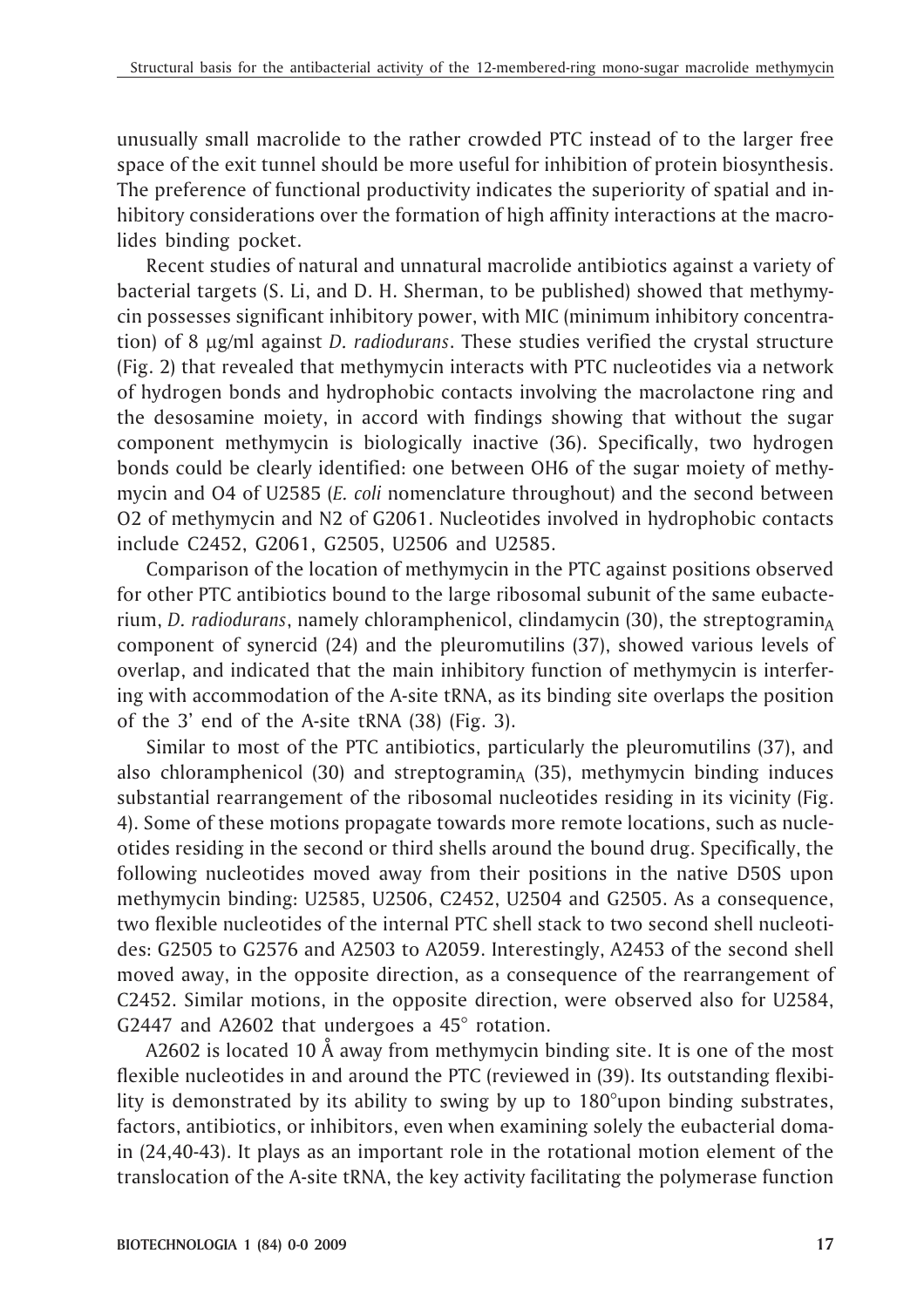

Fig. 3. The position of methymycin within the large ribosomal subunit. The 3'ends of A- and P-site tRNAs (38) are shown for orientation.

**Top:** methymycin binds to the PTC (not to the tunnel).

**Middle and bottom:** methymycin position within the PTC, compared to other PTC antibiotics, namely chloramphenicol, clindamycin (30) and three pleuromutilins (37).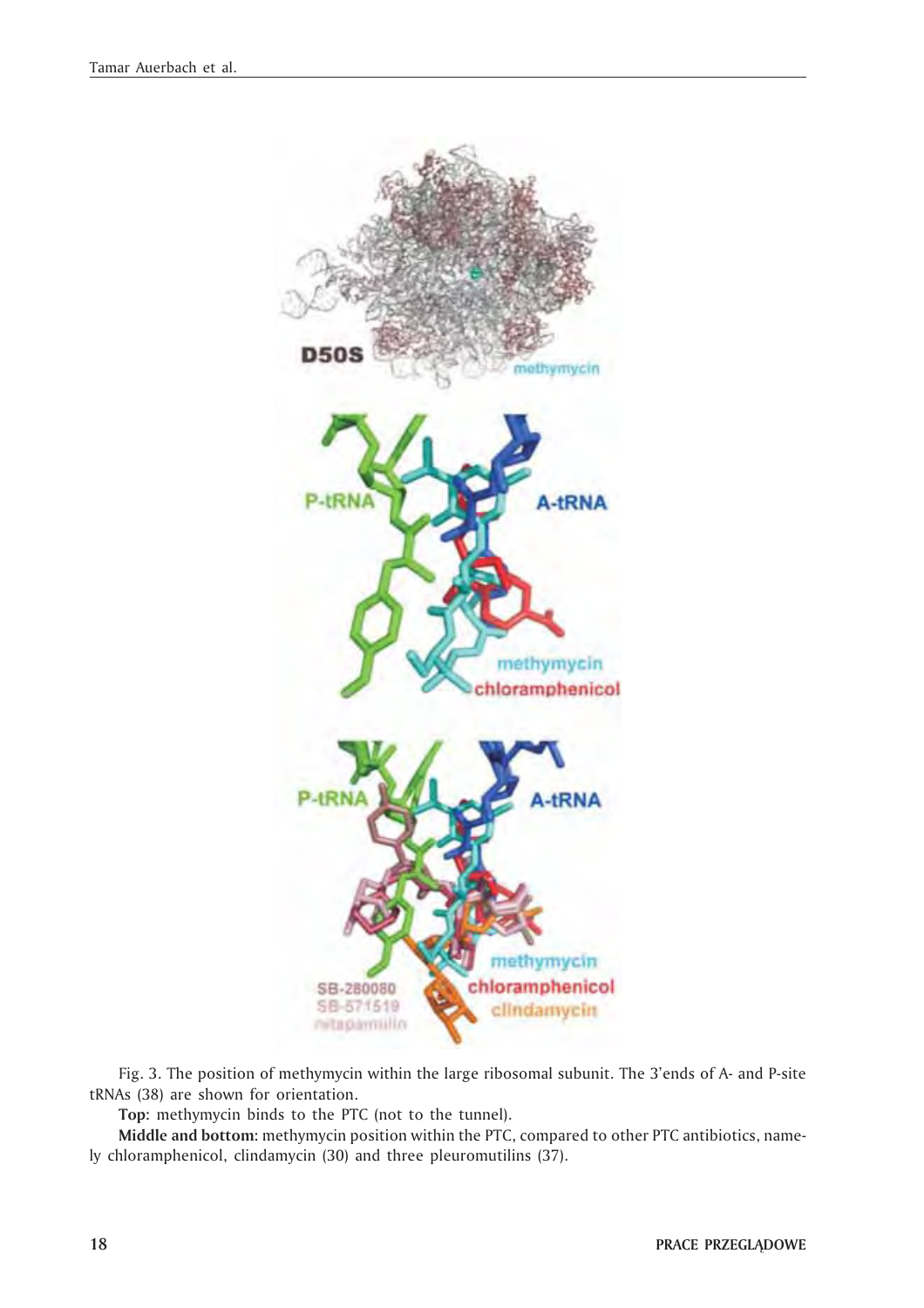

Fig. 4. **Top:** Alterations in the orientations of PTC nucleotides upon methymycin binding **Bottom:** the dramatic motion of A2602 occurring upon methymycin or chloramphenicol (30) binding despite its remote position. The volume occupied by the A- to P-site translocation of A-site tRNA 3'end is shown by the half transparent surface. The motion is represented by a gradual transition from blue to green. The letters A and P designate the approximate positions of A-site tRNA and P-site tRNA at the beginning and the end of the translocation, respectively (38,44).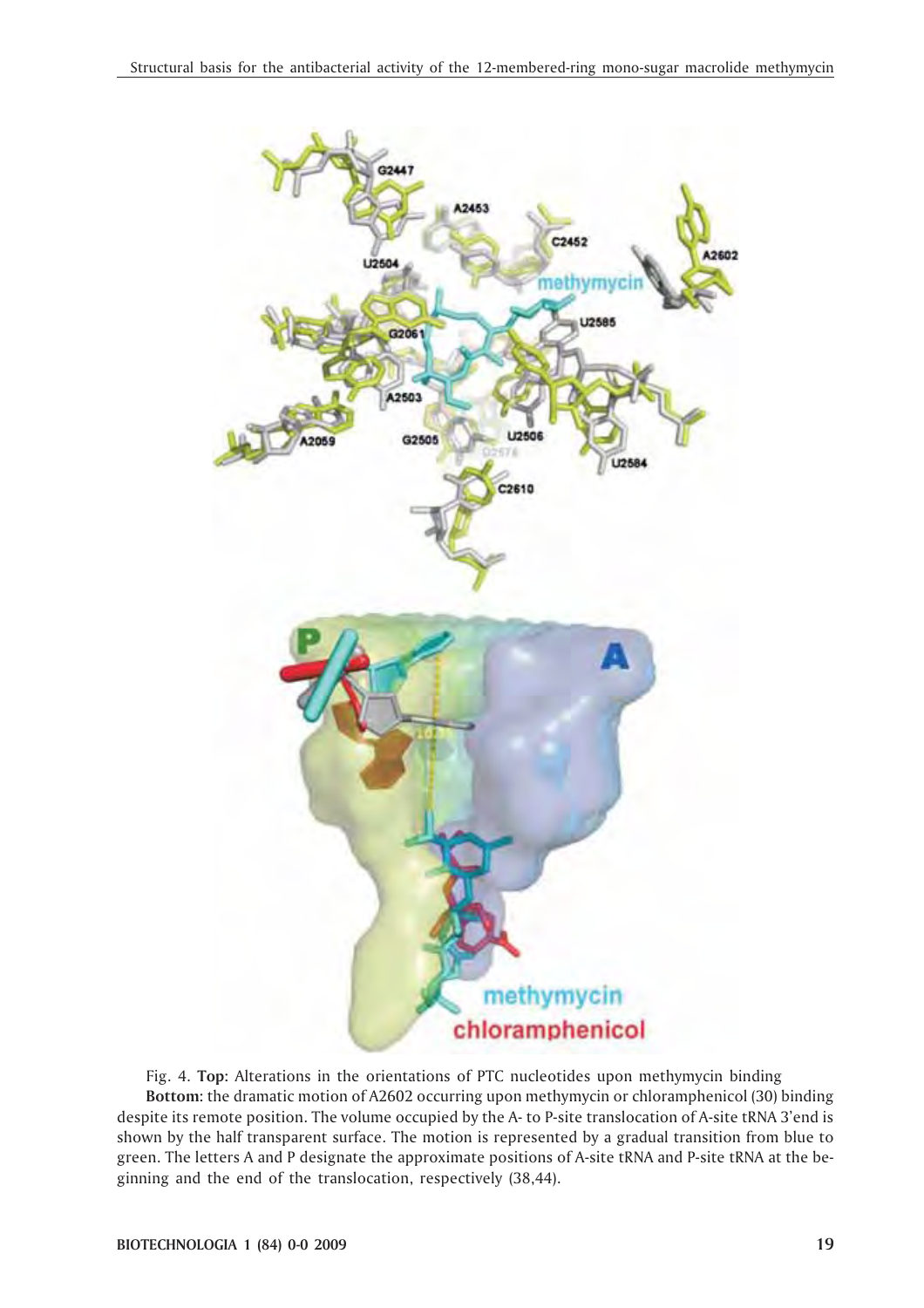of the ribosome, namely the synthesis of the nascent protein. This translocation is a combination of two independent, albeit synchronized motions: the sideways shift, performed as part of the overall mRNA/tRNA translocation, and a rotatory motion of the A-tRNA 3'end along a path confined by the PTC (38,44). The dramatic alteration in the orientation of A2602 upon methymycin binding indicates that binding alone can lead, *via* a chain of nucleotides movements, to a swing motion of A2602. This swinging fixes A2602 in a nonproductive orientation, similar to the effect of chloramphenicol binding. Thus, it seems that the modes of action of both methymycin and chloramphenicol are composed of two components: blockage of the A-site at the PTC and the induction of a non-productive orientation of A2602, namely the interruption of the A-site tRNA translocation (Fig. 4).

The overlap between methymycin and chloramphenicol (Fig. 3) extend beyond the similarities in blocking the A-site and the indirect alteration of A2602 orientation. Thus, although their positioning and interaction networks are somewhat different, presumably because methymycin is bulkier, both make a hydrogen bond with G2061. This nucleotide is at the same position in native D50S, as well as in its complexes with chloramphenicol. It is also the nucleotide that interacts with all of the pleuromutilins. U2504, C2452 and C2453 have moved away from their native position upon binding chloramphenicol as well as methymycin. However, other nucleotides behave differently. Among them, the final orientations of the highly flexible U2585 and A2602 are different. Whereas chloramphenicol does not trigger conformational reengagement of U2585, this nucleotide moves away from its native position upon methymycin binding, probably due its bulkier volume, and the hydrogen bond that is formed between methymycin and U2585 seems to minimize the flexibility of this nucleotide during translocation. Moreover, A2602 moves towards chloramphenicol whereas it moves away from its native position upon methymycin binding (Fig. 4). Similarly, G2583 moves towards chloramphenicol, whereas it moves away from its native position upon methymycin binding and C2610 moves towards methymycin, but away from its native position upon chloramphenicol binding.

### **Acknowledgments**

Thanks are due to all members of the ribosome group at the Weizmann Institute and the bioorganic chemistry group at the Life Sciences Institute and Department of Medicinal Chemistry at the University if Michigan. Crystallographic data were collected from at ESRF, Grenoble, France, stations ID23-1 and ID23-2. Support was provided by the US National Institutes of Health to DHS (GM076477) and AY (GM34360) and by the Kimmelman Center for Macromolecular Assemblies to AY. CD is supported by the Adams Fellowship Program of the Israel Academy of Sciences and Humanities and AY holds the Martin and Helen Kimmel Professorial Chair.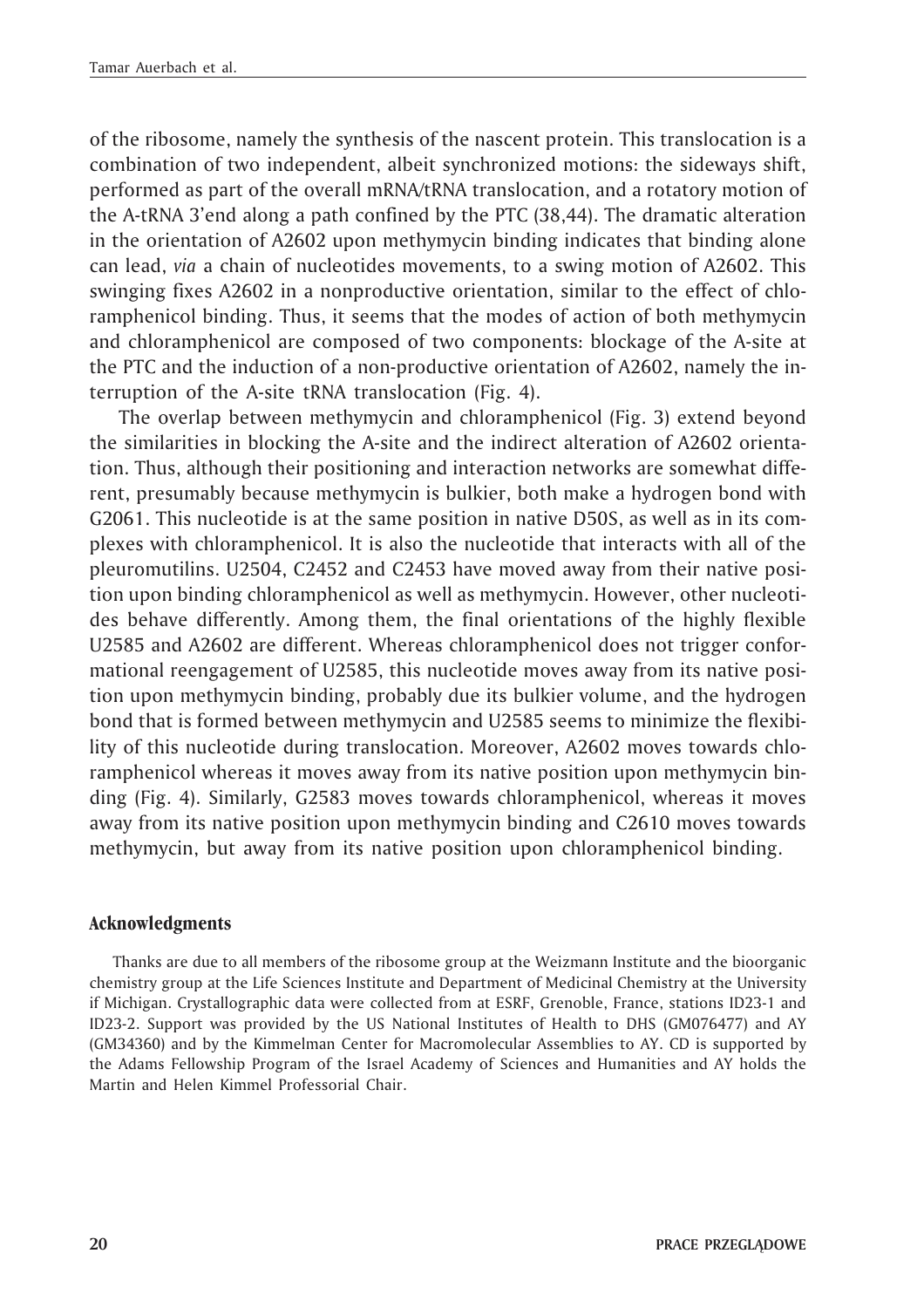#### **Literature**

- 1. Bashan A., Yonath A., (2008), Trends Microbiol 16, 326-335.
- 2. Yonath A., (2005), Annu. Rev. Biochem., 74, 649-79.
- 3. Buckingham J., (1996), *Dictionary of Natural Products*.
- 4. Xue Y., Zhao L., Liu H. W., Sherman D. H., (1998), Proc. Natl. Acad. Sci. USA, 95, 12111-12116.
- 5. Borisova S. A., Zhao L., Sherman D. H., Liu H. W., (1999), Org. Lett., 1, 133-136.
- 6. Zhao L., Que N. L. S., Xue Y., Sherman D. H., Liu H. W., (1998), J. Am. Chem. Soc., 120, 12159– 12160.
- 7. Xue Q., Ashley G., Hutchinson C. R., Santi D. V., (1999), Proc. Natl. Acad. Sci. USA 96, 11740-11745.
- 8. Lee S. K., Basnet D. B., Hong J. S. J., Jung W. S., Choi C. Y., Lee H. C., Sohng J. K., Ryu K. G., Kim D. J., Ahn J. S., Kim B. S., Oh H. C., Sherman D. H., Yoon Y. J., (2005), Adv. Synth. Catal., 347, 1369-1378.
- 9. Pfeifer B. A., Khosla C., (2001), Microbiol. Mol. Biol. Rev., 65, 106-118.
- 10. Rude M. A., Khosla C., (2004), Chem. Eng. Sci., 59, 4693-4701.
- 11. Wenzel S. C., Muller R., (2005), Curr. Opin. Biotechnol., 16, 594-606.
- 12. McDaniel R., Thamchaipenet A., Gustafsson C., Fu H., Betlach M., Ashley G., (1999), Proc. Natl. Acad. Sci. USA, 96, 1846-1851.
- 13. Ziermann R., Betlach M. C., (1999), Biotechniques, 26, 106-110.
- 14. Yoon Y. J., Beck B. J., Kim B. S., Kang H. Y., Reynolds K. A., Sherman D. H., (2002), Chem. Biol., 9, 203-214.
- 15. Jung W. S., Kim E. S., Kang H. Y., Choi C. Y., Sherman D. H., Yoon Y. J., (2003), J. Microbiol. Biotechnol., 13, 823-827.
- 16. Hong J. S. J., Park S. H., Choi C. Y., Sohng J. K., Yoon Y. J., (2004), FEMS Microbiol. Lett., 238, 291-399.
- 17. Zhao L. S., Ahlert J., Xue Y. Q., Thorson J. S., Sherman D. H., Liu H. W., (1999), J. Am. Chem. Soc., 121, 9881-9882.
- 18. Xue Y., Sherman D. H., (2000), Nature, 403, 571-575.
- 19. Wilson D. J., Xue Y., Reynolds K. A., Sherman D. H., (2001), J. Bacteriol., 183, 3468-3475.
- 20. Xue Y., Sherman D. H., (2001), Metab. Eng., 3, 15-26.
- 21. Sigmund C. D., Ettayebi M., Morgan E. A., (1984), Nucleic Acids Res., 12, 4653-4663.
- 22. Weisblum B., (1995), Antimicrob. Agents. Chemother., 39, 577-585.
- 23. Kamimiya S., Weisblum B., (1997), Antimicrob. Agents. Chemother., 41, 530-534.
- 24. Harms J., Schluenzen F., Zarivach R., Bashan A., Gat S., Agmon I., Bartels H., Franceschi F., Yonath A., (2001), Cell, 107, 679-688.
- 25. Otwinowski Z., Minor W., (1997), in: *Macromolecular Crystallography,* Eds. Carter J. C. W., Sweet R. M., Vol. 276, 307-326.
- 26. Brunger A. T., Adams P. D., Clore G. M., DeLano W. L., Gros P., Grosse-Kunstleve R. W., Jiang J. S., Kuszewski J., Nilges M., Pannu N. S., Read R. J., Rice L. M., Simonson T., Warren G. L., (1998), Acta Crystallogr. D Biol. Crystallogr., 54, 905-921.
- 27. CCP4, (1994), Acta Crystallogr. D Biol. Crystallogr., 50, 760-763.
- 28. Wallace A. C., Laskowski R. A., Thornton J. M., (1995), Protein Eng., 8, 127-134.
- 29. Sobolev V., Sorokine A., Prilusky J., Abola E. E., Edelman M., (1999), Bioinformatics, 15, 327-332.
- 30. Schluenzen F., Zarivach R., Harms J., Bashan A., Tocilj A., Albrecht R., Yonath A., Franceschi F., (2001), Nature, 413, 814-821.
- 31. Berisio R., Schluenzen F., Harms J., Bashan A., Auerbach T., Baram D., Yonath A., (2003), Nat. Struct. Biol., 10, 366-370.
- 32. Pyetan E., Baram D., Auerbach-Nevo T., Yonath A., (2007), Pure Appl. Chem., 79, 955-968.
- 33. Schluenzen F., Harms J. M., Franceschi F., Hansen H. A., Bartels H., Zarivach R., Yonath A., (2003), Structure, 11, 329-38.
- 34. Berisio R., Harms J., Schluenzen F., Zarivach R., Hansen H. A., Fucini P., Yonath A., (2003), J. Bacteriol., 185, 4276-4279.
- 35. Harms J., Schluenzen F., Fucini P., Bartels H., Yonath A., (2004), BMC Biol., 2, 4, 1-10.